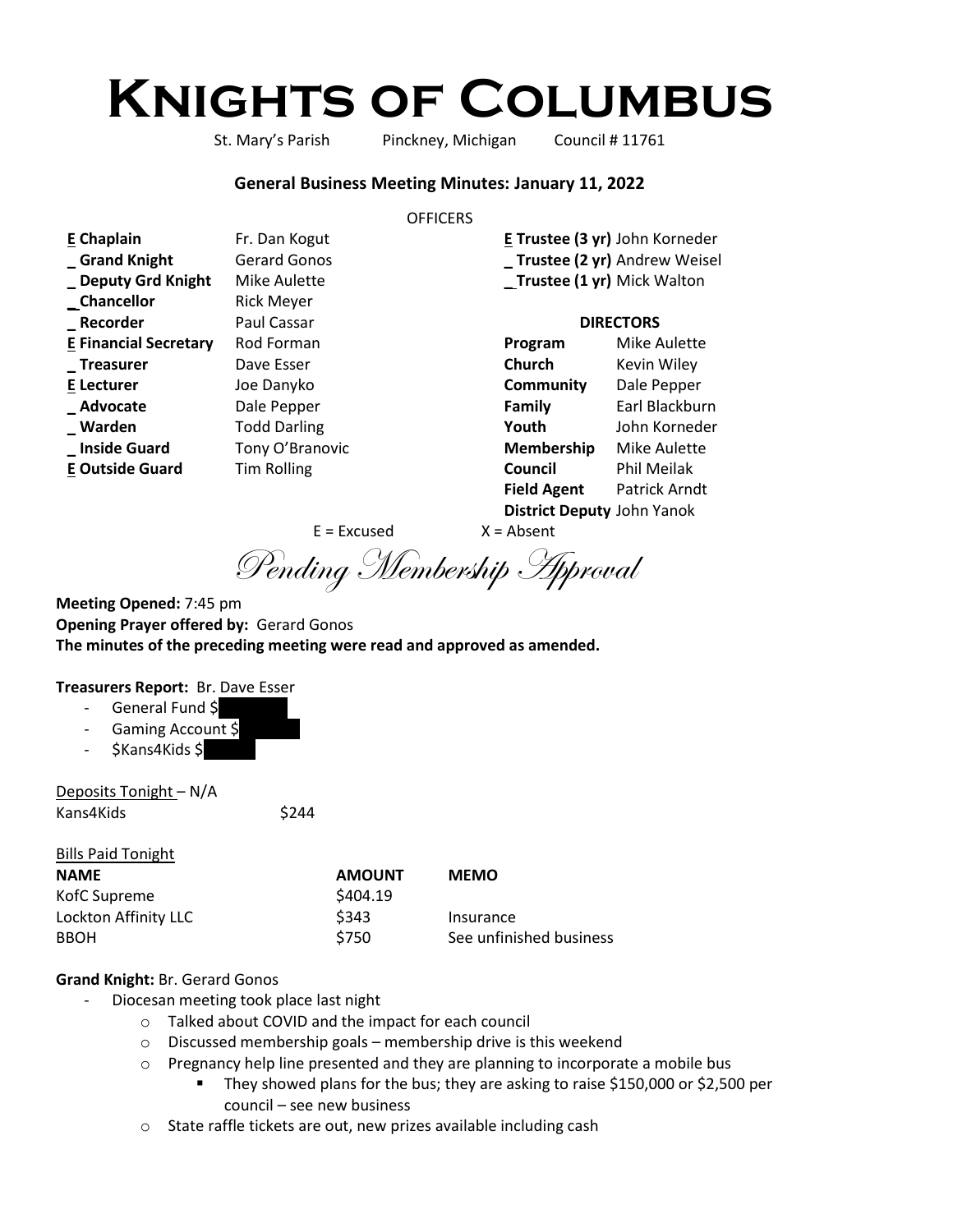- $\circ$  Need to transfer inactive members to the "ghost" council by Feb 28<sup>th</sup> so that our membership quota will be adjusted for this year
	- **EXECT** Criteria may include not being able to contact the inactive members (not just that they haven't paid dues)
- $\circ$  There are membership incentives, every member that you recruit you get an extra book of State Raffle Tickets. Any additional member recruited; you will be entered into a separate raffle for \$500.
- o Need a few officers to take youth protection training
- $\circ$  Youth sportsman program if you do an outdoor activity you can count towards family activity towards Star council
- $\circ$  Into the Breach video series is out and very popular; an idea to get together as a group
- o KofC baby blankets that say "Made in the image of God" selling for \$10/ea
	- Could give them along with the Teddy Bears when they're baptize; need to coordinate who would ensure people are getting the Teddy's and the potential baby blankets

# **Membership Director:** Br. Mike Aulette

Membership drive this weekend, need any help we can get to talk to people coming out of Mass

# **Financial Secretary**: Br. Rod Forman

- Transfered Kans4Kids funds into the account formally used for charity gaming
- Free Throw contest needs to be cancelled Mike will contact office (could be rescheduled to a further date)

# **District Deputy**: John Yanok

- Rite to life marches going on in January (reference newsletter for dates and locations)
- Next Fraternal Benefit is not planned but could get together with our insurance agent with 10 members to get credit
- New form for Special Olympics if a certain amount is eclipsed the Knights would receive an extra \$1,200 for special Olympics
- Idea to see what new members are interested in or see how they want to contribute upon joining  $\circ$  Jan 26<sup>th</sup> training to enhance membership experience at 8pm – link on Supremes' website
- Would like to have a softball game within the diocese let him know if we'd be interested
- Thank you for supporting the Diocesan meeting and all of your support
- Jan 31<sup>st</sup> the fraternal survey is due (1728), demonstrating hours served and money donating to support our tax-free exemption
- Need to submit all forms for Columbian award as soon as possible
	- Tri-district meeting coming up on Feb 3rd at St. Mary Magdalene
		- $\circ$  Need to come prepared with our most successful programs as well as our concerns
		- o Would like 2 to come per council, please provide a head count a week in advance to account for food
- St. Mary Magdalene looking to host a "Veterans Night" will have a congressional medal of honor keynote speaker, dinner and a raffle. May want to look into sponsoring a table. Freedom Center in Brighton on April 9<sup>th</sup>. All money raised will benefit Blue Star service dogs (local charity)

**Unfinished Business:** MOTION n/a BBOH (2/2 UNA) \$750